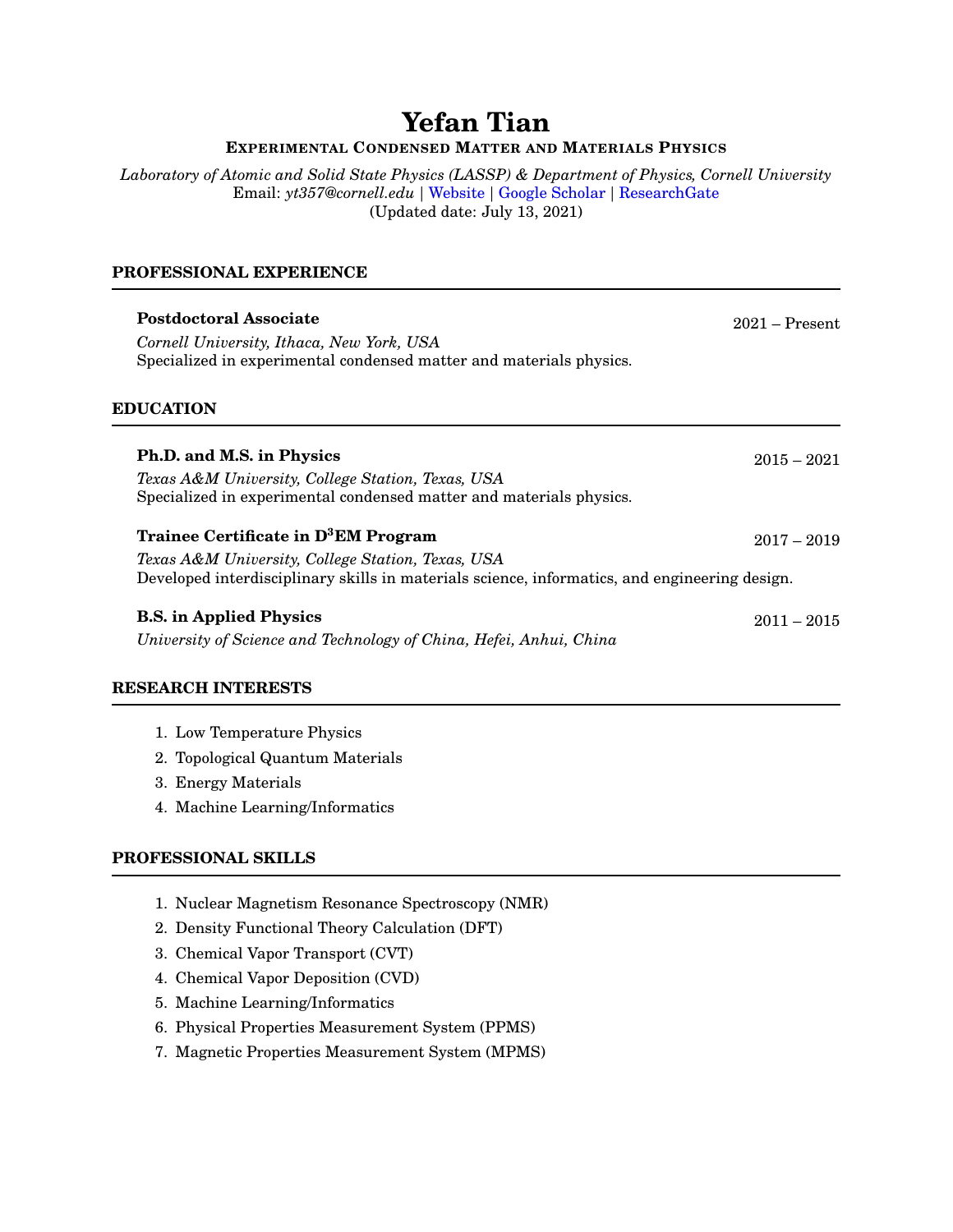## **RESEARCH EXPERIENCE**

## **Postdoctoral Associate** 2021 – Present

LASSP & Department of Physics, Cornell *Advisor*: Prof. Jeevak Parpia *Project objective*: Low temperature physics.

- <sup>3</sup>He superfluid
- Thermal transport

## **Graduate Research** 2016 – 2020

Department of Physics and Astronomy, TAMU *Advisor*: Prof. Joseph H. Ross, Jr.

*Project objective*: To discover and better understand the interesting physics of multiple material systems, including topological quantum materials (actively ongoing) and advanced thermoelectric materials, we have carried on various experimental measurements, such as NMR spectroscopy, magnetic measurements, transport measurements and other techniques including computational methods (such as DFT).

- Topological quantum materials
	- **–** Topological nodal-line and nodal-loop semimetals ZrSi(Te, Se, S)
		- \* Lifshitz transitions and nodal-line network in Dirac semimetal ZrSiTe
	- **–** Dirac semimetal ZrTe<sub>2</sub>
		- $*$  Topological nodal line in ZrTe<sub>2</sub> demonstrated by nuclear magnetic resonance
	- **–** Topological insulator/Dirac semimetal ZrTe<sup>5</sup>
		- \* Dirac electron behavior and NMR evidence for topological band inversion in  $\rm ZrTe_5$
		- \* Gap-opening transition in Dirac semimetal  $\rm ZrTe_5$
	- **–** Sc(Pd, Pt)Bi
- Advanced thermoelectric materials
	- **–** Half-Heusler
		- \* Native defects and impurity band behavior in half-Heusler thermoelectric NbFeSb
		- \* Defect charging and resonant levels in half-Heusler Nb<sup>1</sup>−*<sup>x</sup>*Ti*x*FeSb
		- \* Half-Heusler thermoelectric materials: NMR studies
	- **–** Skutterudite
		- \* Charge-carrier behavior in Ba-, Sr- and Yb-filled CoSb3: NMR and transport studies
		- \* NMR study of doped skutterudites Yb*x*Co4Sb<sup>12</sup>

## **<sup>D</sup><sup>3</sup>EM Trainee** 2017 – 2019

Science and Engineering Interdisciplinary Program, TAMU *D<sup>3</sup>EM Advisor*: Prof. Raymundo Arroyave ´

*Project objective*: We utilized multiple machine learning and visualization techniques to design and optimize new soft magnetic materials based on the data mined from published open resources.

• Machine learning approach to FINEMET-type soft magnetic nanocrystalline materials design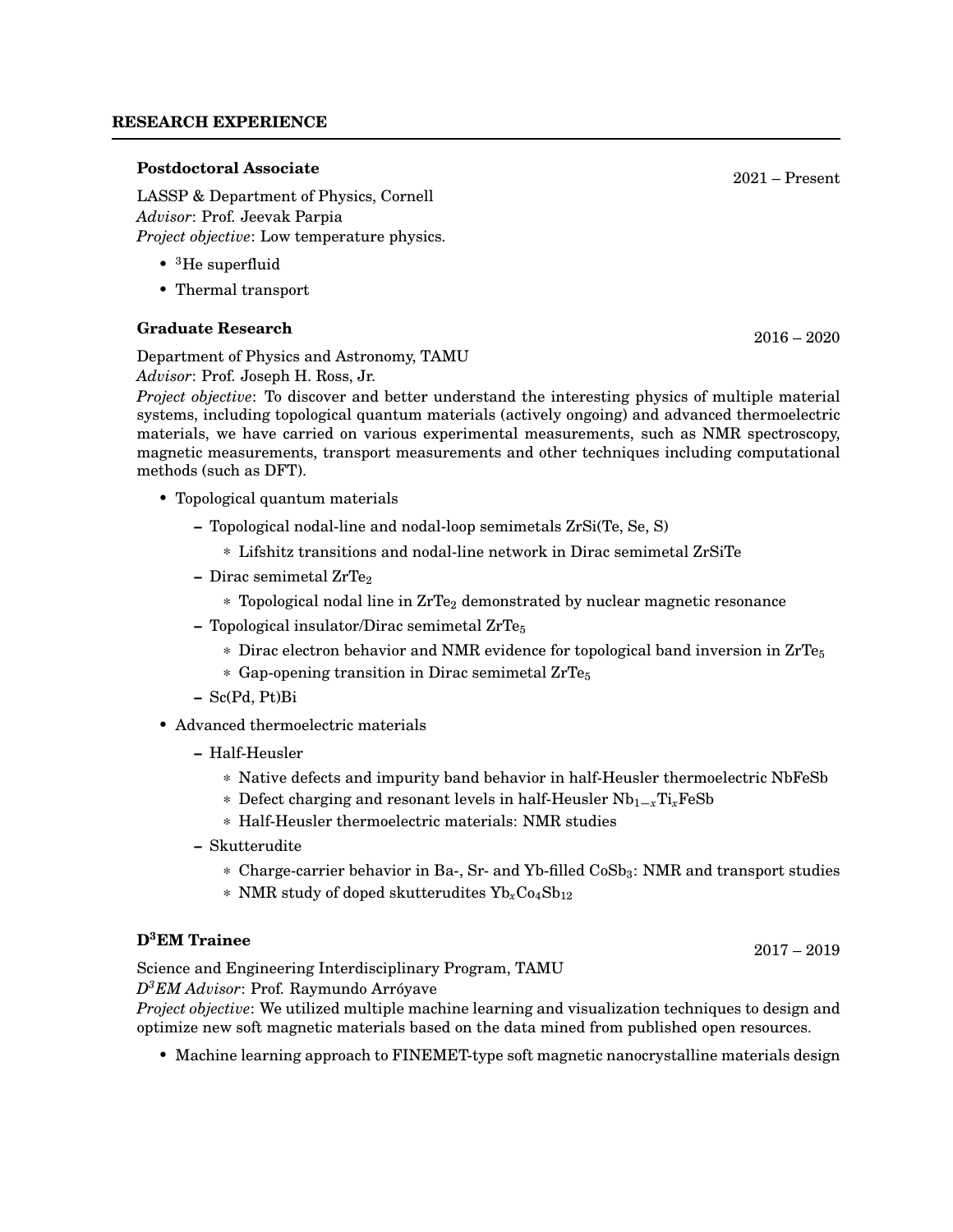## **Undergraduate Research** 2013 – 2015

National Synchrotron Radiation Laboratory, USTC *Advisor*: Prof. Li Song

- $MoO<sub>2</sub>$  nanoparticles/3D graphene applications in lithium batteries
- CVD growth of graphene synthesized for supercapacitors

Hefei National Laboratory for Physical Sciences at the Microscale, USTC *Advisor*: Prof. Tao Wu

• Electric transport of Rashba semiconductor BiTeCl

Physics Experiment Teaching Center, USTC *Advisor*: Prof. Zengming Zhang

• Synthesis and luminescence properties of nanomaterial (NaYbF<sub>4</sub>:Tm<sup>3+</sup>)@CaF<sub>2</sub>

## **TEACHING EXPERIENCE**

## **Graduate Teaching Assistant**

Department of Physics and Astronomy, TAMU

- 2020 Fall: PHYS 207 (Electricity and Magnetism for Engineering and Science)
- 2020 Summer|2020 Spring|2019 Fall|2016 Fall|2016 Summer: PHYS 201 (College Physics I)
- 2016 Spring|2015 Fall: Physics Help Desk

## **Undergraduate Teaching Assistant**

School of Physical Sciences, USTC

• 2014 Fall: Physics I (Classical Mechanics)

## **HONORS AND AWARDS**

• Association of Former Students Distinguished Graduate Student Award for Excellence in Research (2021)

**[Texas A&M Today](https://today.tamu.edu/2021/04/23/texas-am-announces-2021-distinguished-graduate-student-award-recipients/)**

- Outstanding Undergraduate Scholarship (2014)
- Outstanding Undergraduate Scholarship (2013)
- USTC Optics Writing Competition Award (2013)
- Outstanding Undergraduate Scholarship (2012)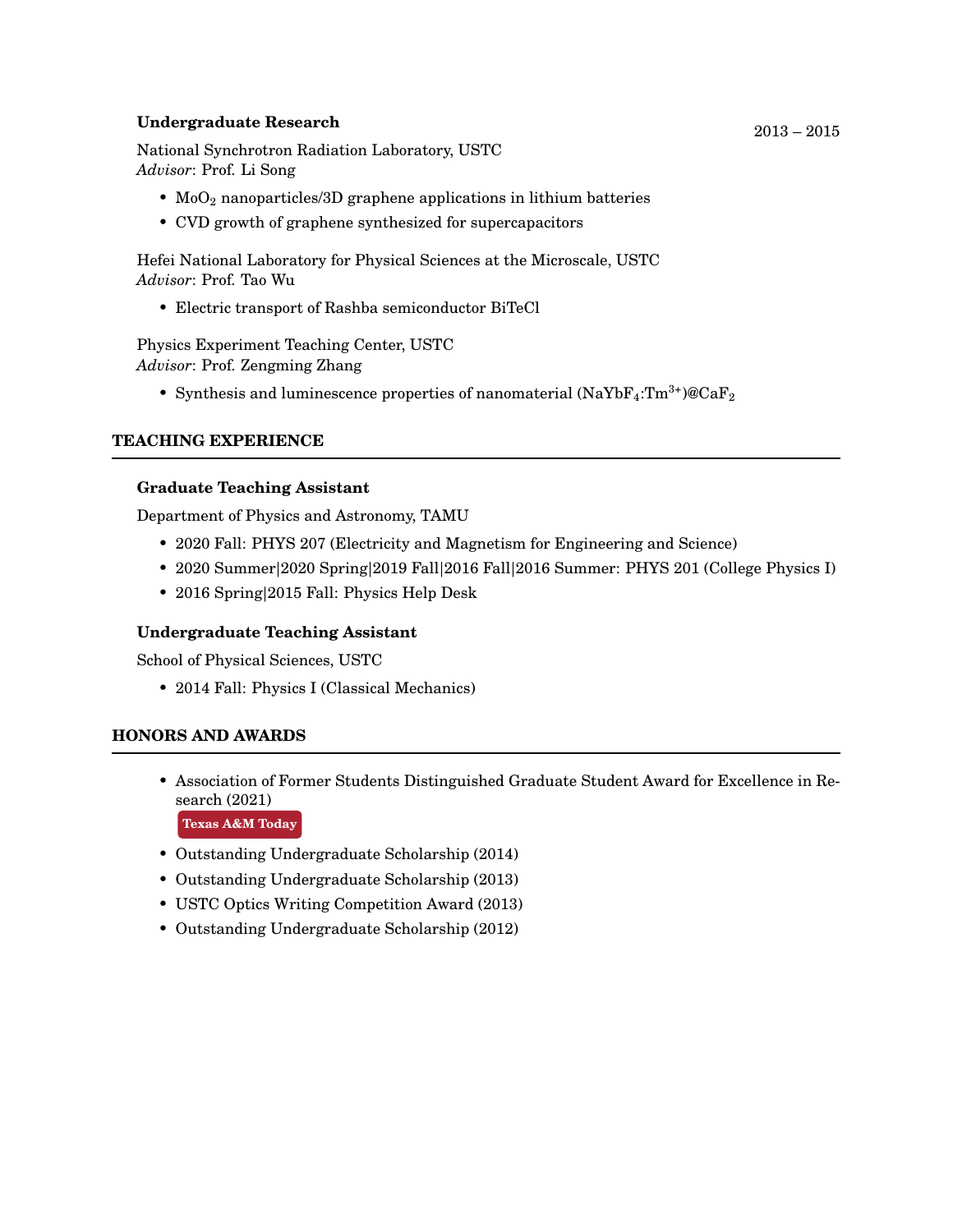#### **Submitted**

- 17. **Yefan Tian**, John Reppy, and Jeevak Parpia, Explanation of anomalous inferred viscosity and normal density near the <sup>3</sup>He  $T_c$  in a torsion pendulum, J. Low Temp. Phys. (2021). **Invited Special Issue**
- 16. Nader Ghassemi, **Yefan Tian**, Xu Lu, Yanci Yan, Xiaoyuan Zhou, and Joseph H. Ross, Jr., Rattling and band-filling effects in substituted tetrahedrites: an NMR study, submitted to J. Phys. Chem. C (2021).

#### **Peer-reviewed publications**

15. **Yefan Tian**, Yanglin Zhu, Rui Li, Zhiqiang Mao, and Joseph H. Ross, Jr., NMR determination of van Hove singularity and Lifshitz transitions in nodal-line semimetal ZrSiTe, [Phys. Rev. B](https://journals.aps.org/prb/abstract/10.1103/PhysRevB.104.L041105) **104**[, L041105 \(2021\).](https://journals.aps.org/prb/abstract/10.1103/PhysRevB.104.L041105)

**Editors' Suggestion Letter**

- 14. **Yefan Tian**, Nader Ghassemi, and Joseph H. Ross, Jr., Gap-opening transition in Dirac semimetal ZrTe5, [Phys. Rev. Lett.](https://journals.aps.org/prl/abstract/10.1103/PhysRevLett.126.236401) **126**, 236401 (2021).
- 13. Dmytro Lotnyk, Anna Eyal, Nikolay Zhelev, Abhilash Sebastian, **Yefan Tian**, Aldo Chavez, Eric Smith, John Saunders, Erich Mueller and Jeevak Parpia, Path-dependent supercooling of the <sup>3</sup>He superfluid A-B transition, [Phys. Rev. Lett.](https://journals.aps.org/prl/abstract/10.1103/PhysRevLett.126.215301) **126**, 215301 (2021).

```
Editors' Suggestion Cornell Chronicle Mirage News
```
- 12. **Yefan Tian**, Farit G. Vagizov, Nader Ghassemi, Wuyang Ren, Hangtian Zhu, Zhiming Wang, Zhifeng Ren, and Joseph H. Ross, Jr., Defect charging and resonant levels in half-Heusler Nb<sup>1</sup>−*<sup>x</sup>*Ti*x*FeSb, [Mater. Today Phys.](https://doi.org/10.1016/j.mtphys.2020.100278) **16**, 100278 (2021).
- 11. Yefan Tian, Nader Ghassemi, and Joseph H. Ross, Jr., Topological nodal line in ZrTe<sub>2</sub> demonstrated by nuclear magnetic resonance, Phys. Rev. B **102**[, 165149 \(2020\).](https://journals.aps.org/prb/abstract/10.1103/PhysRevB.102.165149)
- 10. Naveen Kumar Chogondahalli Muniraju, Raju Baral, **Yefan Tian**, Rui Li, Narayan Poudel, Krzysztof Gofryk, Neven Barišić, Boris Kiefer, Joseph H. Ross, Jr., and Harikrishnan S. Nair, Magnetocaloric effect in a frustrated Gd-garnet with no long-range magnetic order, [Inorg.](https://pubs.acs.org/doi/10.1021/acs.inorgchem.0c02074) Chem. **59**[, 15144 \(2020\).](https://pubs.acs.org/doi/10.1021/acs.inorgchem.0c02074)
- 9. **Yefan Tian**, Nader Ghassemi, Wuyang Ren, Hangtian Zhu, Shan Li, Qian Zhang, Zhiming Wang, Zhifeng Ren, and Joseph H. Ross, Jr., Half-Heusler thermoelectric materials: NMR studies, J. Appl. Phys. **128**[, 055106 \(2020\).](https://aip.scitation.org/doi/10.1063/5.0018260)
- 8. Yuhao Wang<sup>\*</sup>, Yefan Tian<sup>\*</sup>, Tanner Kirk, Omar Laris, Joseph H. Ross, Jr., Ronald D. Noebe, Vladimir Keylin, and Raymundo Arróyave, Accelerated design of Fe-based soft magnetic materials using machine learning and stochastic optimization, Acta Mater. **194**[, 144 \(2020\).](https://www.sciencedirect.com/science/article/abs/pii/S1359645420303451?via%3Dihub)

## **\*Contributed Equally**

- 7. Nader Ghassemi, **Yefan Tian**, Xu Lu, Yanci Yan, Xiaoyuan Zhou, and Joseph H. Ross, Jr., Copper ion dynamics and phase segregation in Cu-rich tetrahedrite: an NMR study, [J. Phys.](https://pubs.acs.org/doi/10.1021/acs.jpcc.9b10845) Chem. C **124**[, 3973 \(2020\).](https://pubs.acs.org/doi/10.1021/acs.jpcc.9b10845)
- 6. **Yefan Tian**, Nader Ghassemi, and Joseph H. Ross, Jr., Dirac electron behavior and NMR evidence for topological band inversion in ZrTe5, Phys. Rev. B **100**[, 165149 \(2019\).](https://journals.aps.org/prb/abstract/10.1103/PhysRevB.100.165149)
- 5. **Yefan Tian**, Ali A. Sirusi, Sedat Ballikaya, Nader Ghassemi, Ctirad Uher, and Joseph H. Ross, Jr., Charge-carrier behavior in Ba-, Sr- and Yb-filled CoSb<sub>3</sub>: NMR and transport studies,